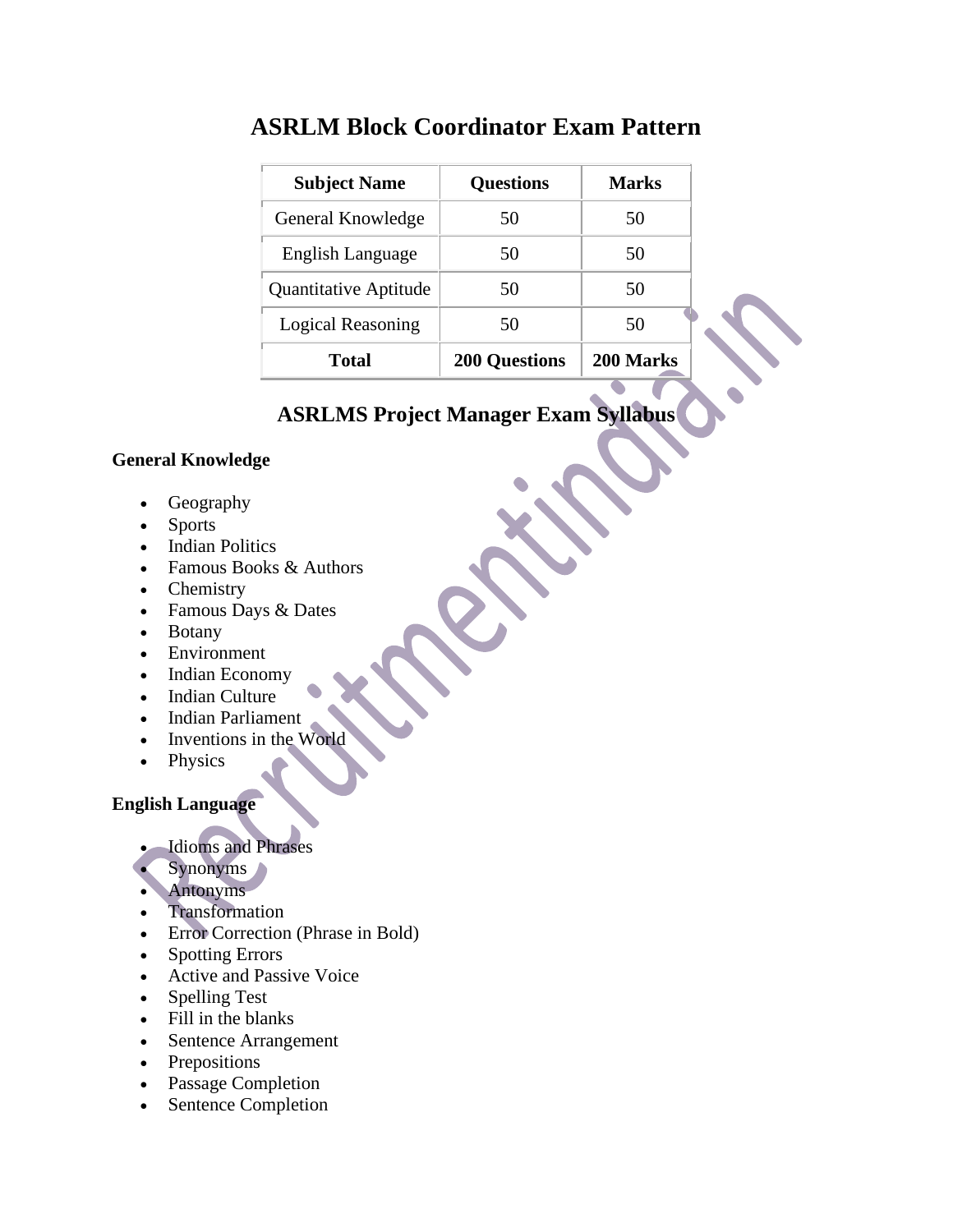- Substitution
- Error Correction (Underlined Part)
- Sentence Improvement
- Para Completion
- Joining Sentences

#### **Quantitative Aptitude**

- Averages
- Boats and Streams
- Compound Interest
- Simple Interest
- Mixtures and Allegations
- Time and Work Partnership
- Probability
- Ratio and Proportion
- Quadratic Equations
- Areas
- Volumes
- Pipes and Cisterns
- Races and Games
- Problems on L.C.M and H.C.F
- Profit and Loss
- Simplification and Approximation
- Indices and Surds
- Time and Distance
- Percentages
- Simple Equations
- Problems on Numbers
- Permutations and Combinations
- Odd Man Out
- Problems on Trains
- Numbers and Ages

### **Logical Reasoning**

- Analytical Reasoning
- Non-Verbal Reasoning
- Puzzles
- Data Sufficiency
- Logical Reasoning
- Data Interpretation
- Verbal Reasoning